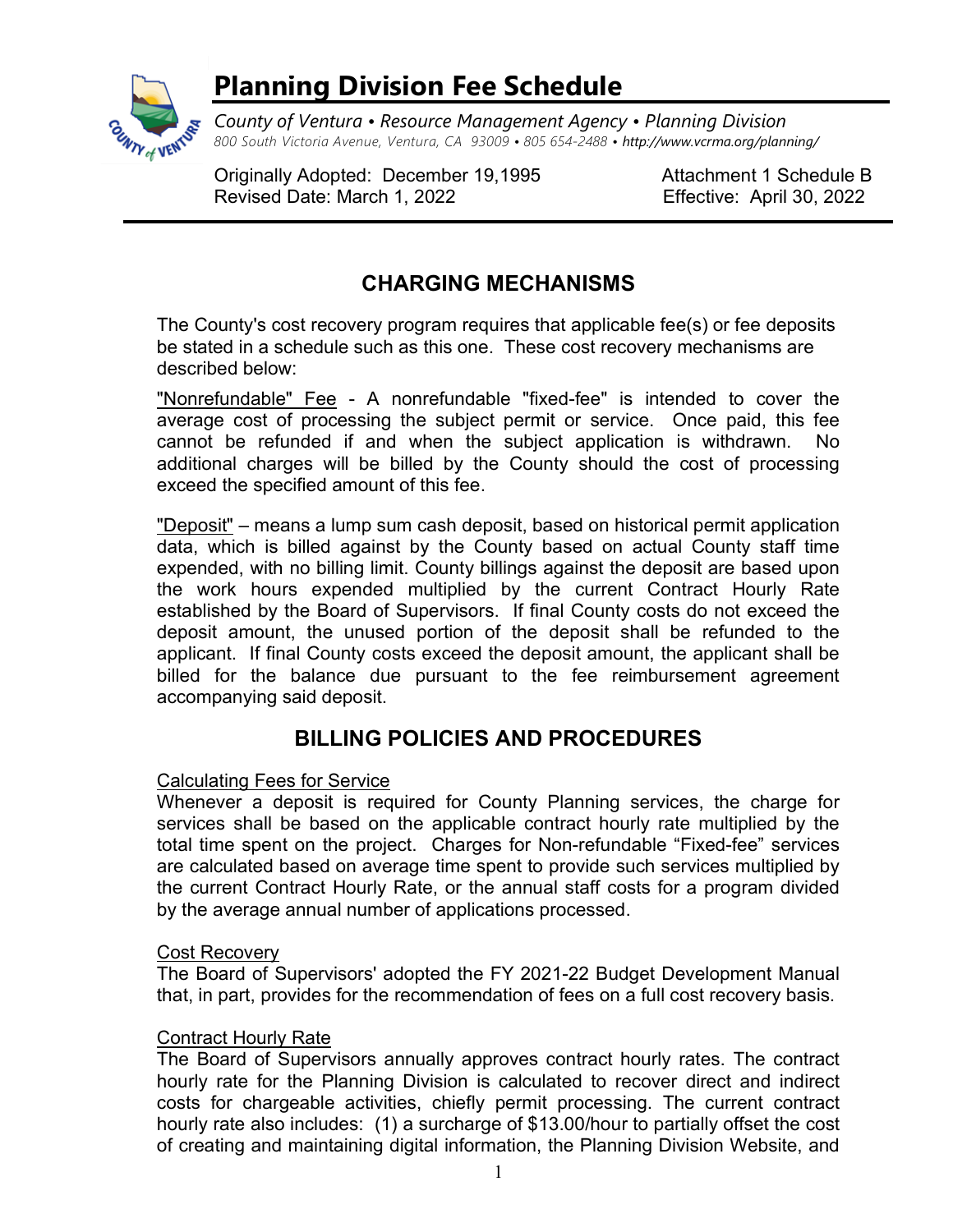Accela System for electronic permit filing and tracking; (2) a surcharge of \$12.75/hr to offset the cost of maintaining the County's General Plan, (3) a surcharge of \$2.00/hr to partially offset the cost of the Permit Intake Coordinator. In total the current Contract Hourly Rate for services provided by RMA Planners is \$167.39. The Contract Hourly Rate for services provided by RMA Technicians is \$144.91. These rates include the base hourly rate and the surcharges described above.

#### Credit for Youth-Serving Non-profits

Applications pertaining to uses sponsored by nonprofit organizations, such as Scouts, 4-H Clubs, and Little Leagues, which are solely youth-oriented shall be credited \$1500 towards the processing of the subject land use entitlement request.

#### Billings on Permits for Illegal Uses/Structures

Notwithstanding any provisions in this Planning Division Fee Schedule/Charging Mechanism, there shall be no billing limit on any deposits or fees for application requests processed to legalize or correct violations of County land use ordinances.

#### Equivalent Fees for Services Not Listed

Where a proposed land use, application or service is not identified in this Schedule, the Planning Director shall review the work characteristics of the proposed use or requested service, in relation to the subject Planning matter, and determine which of the items listed in this Schedule is equivalent in type and processing time to that proposed. The fee or deposit for said use or application shall then be applied to the application requested.

#### Fees for Deferred Decisions

The Planning Director may defer certain decisions to the Planning Commission in accordance with the Zoning Ordinance. If a decision deferral occurs, no new application fee or deposit is required.

#### Agencies Reviewing and Billing Against Entitlement Applications

The following agencies, departments and districts are normally involved in the review of land development entitlement requests: Public Works Agency, Environmental Health Division, Air Pollution Control District, Fire Protection District, Sheriff's Department, Agricultural Commissioner's Office and Planning Division. For discretionary land use permits, the Planning Division shall charge and collect a single deposit from the project applicant at the time of application submittal, and all affected agencies will charge against that deposit. For all other permits, these County agencies and departments may independently assess their own regulatory fees.

#### Required Fees at Application Submittal

The Ventura County Ordinance Code requires that land use applications cannot be accepted for processing unless they are accompanied by the fees/deposits specified in this schedule and the applicable Fee Reimbursement Agreements.

#### Billing Process

Reviewing agencies and departments are required to maintain time-keeping records during the processing of entitlements. The Operations Division of the Resource Management Agency (RMA) monitors project charges and sends out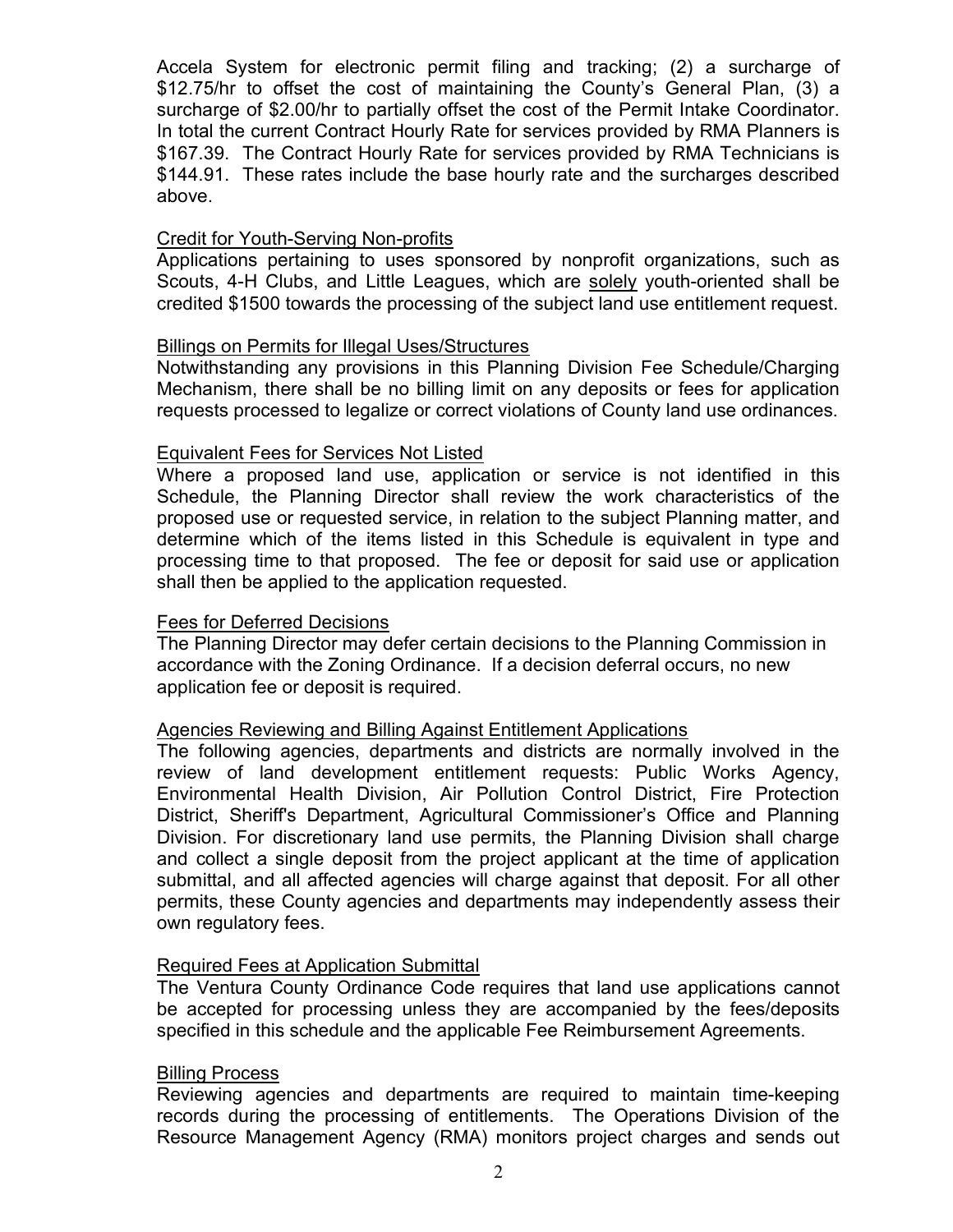statements/bills on a monthly basis. The original deposit will be applied to the current charges and the bill may show a credit or debit balance. Until the charges exceed the deposit no payment is due. Any bill thereafter will show the current charge and be due and payable upon receipt. When the case is closed a final bill will be sent out to the responsible party listing the balance due. This balance due must be paid promptly in order to avoid accruing late fees and generating possible sanctions against one's entitlement. If the project is denied, or the application is withdrawn or closed out prior to a final decision, the case is closed and total processing costs are calculated by RMA Operations. If costs exceed the deposit, RMA Operations will bill the applicant for these costs up to the billing limit, if applicable.

If total costs are less than the deposit, a refund will be issued, unless there are outstanding costs owed the County by the same party. In such cases any balance will be applied to the amount owed. If, in the course of processing an application, the applicable billed fees and charges have not been paid within 45 days, the County may suspend processing the application, or after a hearing, DENY such application based on the applicant's failure to pay said fees and charges.

#### Late Fees (for Late Payment)

Charges are due and payable within 30 days of billing. Invoices unpaid after thirty (30) days will incur a 2% late fee, compounded monthly.

#### Standing Accounts

Persons or entities who frequently file applications with the Division (such as for film permits) may deposit, in trust, a sum of money against which County processing fees can be billed. The amount of this type of deposit or standing account and the billing terms shall be established by the Planning Director in consultation with the requesting person or entity.

#### Deposits and Billings for Projects with Multiple Entitlements

Where a project requires the filing of multiple land use entitlements, a single deposit fee with no billing limit may be assessed and collected. This single deposit fee shall be the highest of the required filing fees or deposits associated with the multiple land use entitlements and there shall be no billing limit. This calculation of a single deposit fee shall be in addition to and separate from the calculation and payment of a Late Filing Fee.

#### Treatment of Parties with Past Delinquent Accounts

All fees, charges, and deposits submitted or paid by an applicant or party owing RMA Planning Division money will be applied first to unpaid bills of more than 30 days and thereafter to the current application request. The deposit for an application shall be increased by 50% where it is determined the party signing the Reimbursement Agreement has had past bills outstanding for more than 90 days.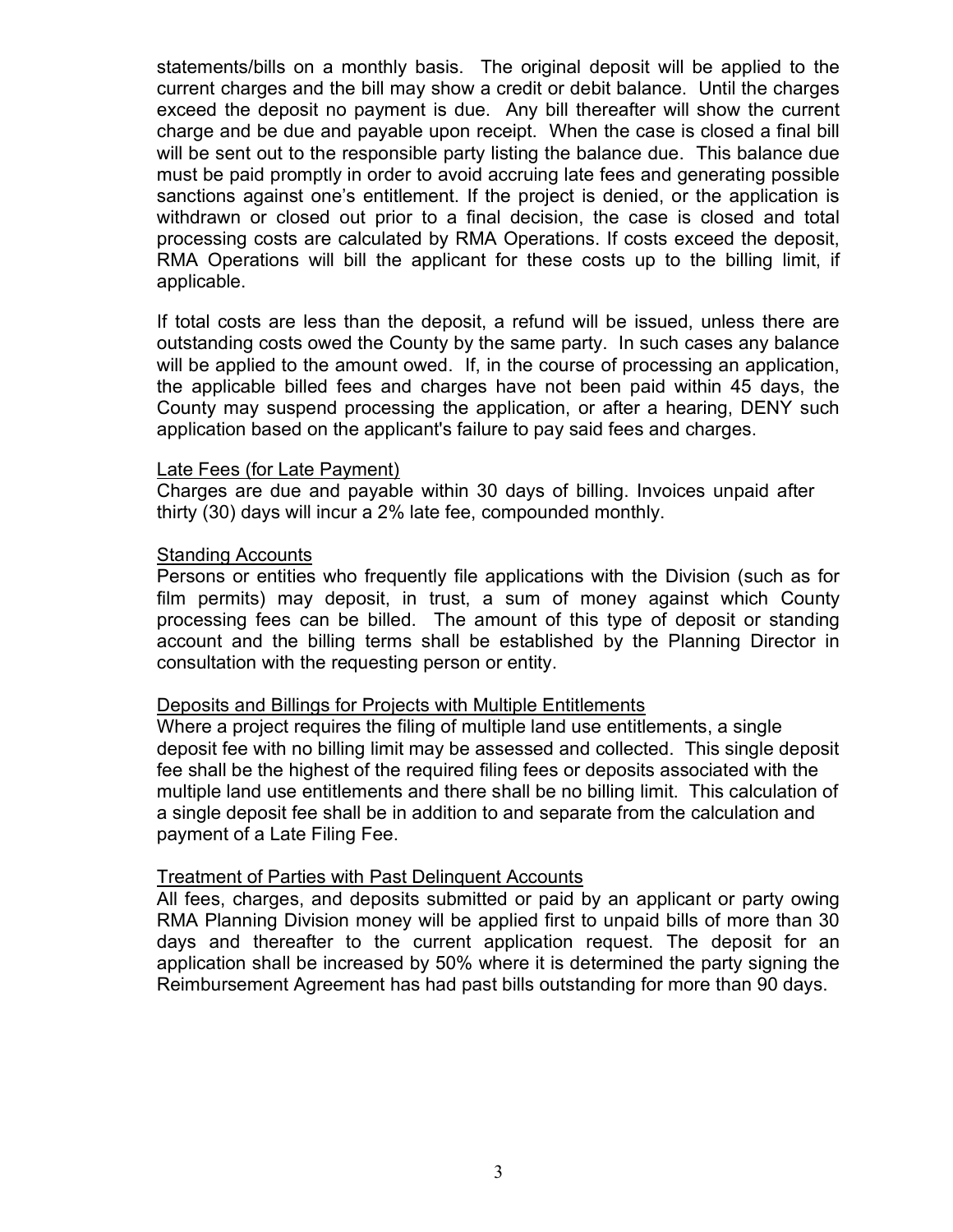# MISCELLANEOUS ENTITLEMENTS OR SERVICES

|                                                                                                                                                                                                                                                                        | <b>Zoning Clearance</b> |                                                                                                                                            |
|------------------------------------------------------------------------------------------------------------------------------------------------------------------------------------------------------------------------------------------------------------------------|-------------------------|--------------------------------------------------------------------------------------------------------------------------------------------|
| <b>Additions to Existing Buildings/</b><br><b>Structures and Construction of New</b><br><b>Principal or Accessory Agricultural</b><br><b>Structures</b>                                                                                                                | \$286                   | Plus \$50 per additional<br>lot/unit/structure<br>(nonrefundable)                                                                          |
| New Residential Units, Construction,<br><b>New Detached Residential Structures</b>                                                                                                                                                                                     | \$384                   | Plus \$50 per additional<br>lot/unit/structure<br>(nonrefundable)                                                                          |
| Carports, decks, spas, fences, sheds,<br>animal shade structures, fireplaces,<br>non-commercial antenna and the like                                                                                                                                                   | \$167                   | Plus \$35 per additional<br>lot/unit/structure<br>(nonrefundable)                                                                          |
| <b>Demolition of Existing Structures</b><br>under 50 years in age or otherwise<br>not requiring Cultural Heritage Board<br>review                                                                                                                                      | \$167                   | (Nonrefundable)                                                                                                                            |
| Ministerial Tenant Change in an<br><b>Existing Commercial or Industrial</b><br><b>Building Tenant Space</b>                                                                                                                                                            | \$167                   | (Nonrefundable)                                                                                                                            |
| Home Occupation that does not<br>require a waiver                                                                                                                                                                                                                      | \$81                    | (Nonrefundable)                                                                                                                            |
| Re-review of any Zoning Clearances<br>or related plot plans                                                                                                                                                                                                            | \$86                    | Plus \$35 per additional<br>lot/unit (nonrefundable)                                                                                       |
| Requiring Special Review (e.g.,<br>structures over 50 years in age that<br>are potentially historic, projects<br>located in areas with Area Plan<br>design standards, Dark Skies<br>Ordinance provisions, etc.)                                                        | \$340                   | (Nonrefundable) This fee is<br>added to the base Zoning<br>Clearance fee and includes<br>projects subject to overlay<br>zone requirements. |
| Requiring Field Inspections, Design<br>Review, or Zoning Clearances that<br><b>Require Waivers</b>                                                                                                                                                                     | \$330                   | Deposit                                                                                                                                    |
| <b>Accessory Dwelling Units</b>                                                                                                                                                                                                                                        | \$589                   | (Nonrefundable)                                                                                                                            |
| <sup>1</sup> Pursuant to Government Code section 65852.2(e), accessory dwelling units that<br>meet the provisions listed in the Non-Costal Zoning Ordinance 8107-1.1.1(a) will<br>require a building permit only. See Research and Report Preparation Services (pg. 8) |                         |                                                                                                                                            |
| 6409(a) Compliant Wireless<br><b>Communication Facility Modification</b>                                                                                                                                                                                               | \$502                   | (Nonrefundable)                                                                                                                            |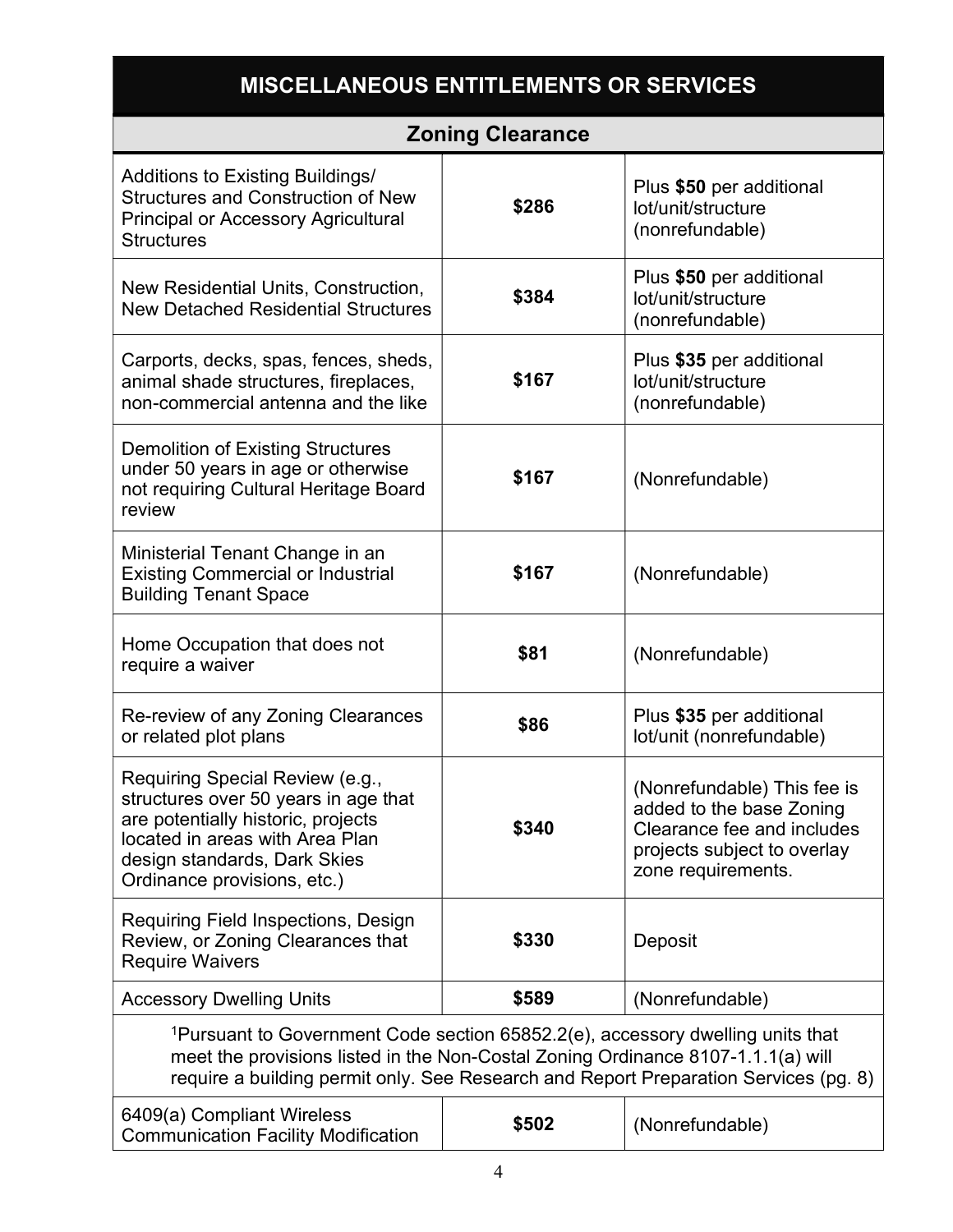| Non-6409(a) Compliant Wireless<br><b>Communication Facility Modification</b>                                                                                                                                                                                                                                                               | \$315                     | (Nonrefundable)                               |
|--------------------------------------------------------------------------------------------------------------------------------------------------------------------------------------------------------------------------------------------------------------------------------------------------------------------------------------------|---------------------------|-----------------------------------------------|
| <b>Residential High Density (RHD)</b><br><b>Zoning Clearance</b>                                                                                                                                                                                                                                                                           | \$1,200                   | Deposit                                       |
| Oil and Gas Zoning Clearances that<br>require special review                                                                                                                                                                                                                                                                               | \$330                     | Deposit                                       |
| <b>Emergency Shelter Zoning Clearance</b>                                                                                                                                                                                                                                                                                                  | \$600                     | Deposit                                       |
| <b>Residential Ground Mounted Solar</b><br>Energy Systems (Does not apply to<br>ground mounted equipment that<br>exceeds ministerial standards, such<br>as solar systems in coastal zones not<br>exempt from obtaining a coastal<br>development permit or site plan<br>adjustment.)                                                        | \$286                     | (Nonrefundable)                               |
| Use Inauguration Related to a Permit                                                                                                                                                                                                                                                                                                       | \$340                     | (Nonrefundable)                               |
| <b>Commercial Cannabis Activity Zoning</b><br>Clearance                                                                                                                                                                                                                                                                                    | \$2,175                   | (Nonrefundable)                               |
| <b>Limited Term Trailer Permit Zoning</b><br>Clearance                                                                                                                                                                                                                                                                                     | \$671                     | (Nonrefundable)                               |
|                                                                                                                                                                                                                                                                                                                                            | <b>Tree Permit Review</b> |                                               |
| <b>Ministerial</b>                                                                                                                                                                                                                                                                                                                         |                           |                                               |
| Not requiring field inspection                                                                                                                                                                                                                                                                                                             | \$167                     | (Nonrefundable)                               |
| Requiring field inspection<br>and/or supplemental<br>consultant evaluation; or<br>pursuant to Section 8107-<br>25.6(i) of the NCZO for<br>reasonable use of property                                                                                                                                                                       | \$340                     | (Nonrefundable)                               |
| Discretionary<br>(Note: Where a discretionary tree permit is<br>associated with another discretionary<br>entitlement application, then: (1) the fee for<br>the tree permit is not required; and, (2) all<br>charges for time spent on the tree permit<br>application will be included in the associated<br>discretionary billing account.) | \$750                     | Deposit                                       |
| <b>Mitigation Charges</b>                                                                                                                                                                                                                                                                                                                  |                           | Based on the calculated<br>value of the loss. |
| <b>Tree Trimmer Certification</b>                                                                                                                                                                                                                                                                                                          | \$76                      | (Nonrefundable)                               |
|                                                                                                                                                                                                                                                                                                                                            | <b>Variance</b>           |                                               |
| Variance                                                                                                                                                                                                                                                                                                                                   | \$2,000                   | Deposit                                       |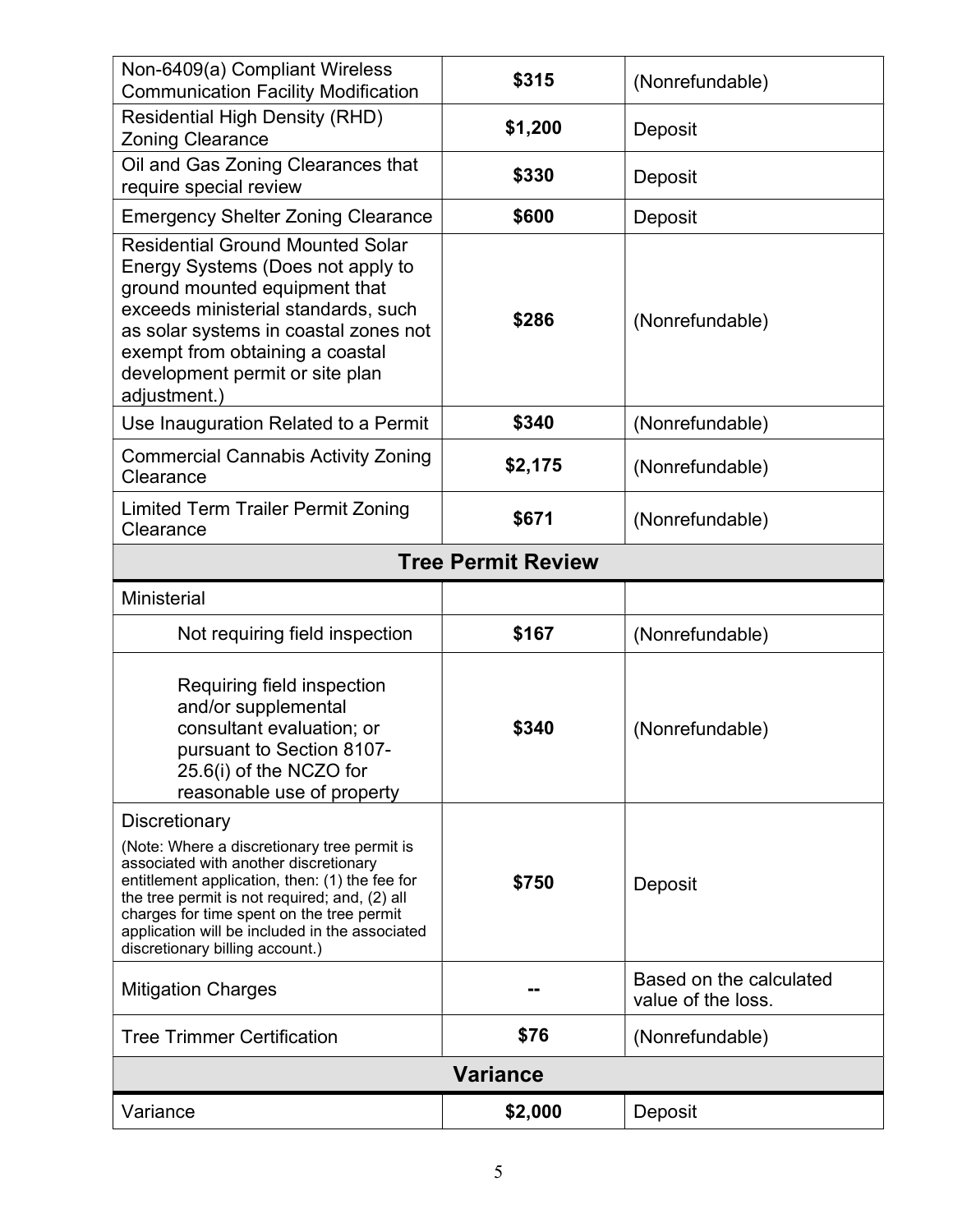| <b>Administrative Variance</b>                                                                                                                             |                                             |                                                                                         |
|------------------------------------------------------------------------------------------------------------------------------------------------------------|---------------------------------------------|-----------------------------------------------------------------------------------------|
| <b>Administrative Variance</b>                                                                                                                             | \$1,000                                     | Deposit                                                                                 |
|                                                                                                                                                            | <b>Reasonable Accommodation</b>             |                                                                                         |
| Reasonable Accommodation                                                                                                                                   | \$310                                       | Deposit - Cost not to exceed<br>\$1,000                                                 |
| <b>Emergency Use Authorization/Emergency Coastal Development</b>                                                                                           |                                             |                                                                                         |
| <b>Emergency Use</b><br><b>Authorization/Emergency Coastal</b><br><b>Development Permit</b>                                                                | \$1,000                                     | Deposit                                                                                 |
|                                                                                                                                                            | <b>Time Extensions &amp; Temporary Uses</b> |                                                                                         |
| <b>Continuation of Nonconformity</b>                                                                                                                       | \$1,000                                     | Deposit                                                                                 |
| <b>Expansion of Nonconforming Use</b>                                                                                                                      | \$1,000                                     | Deposit                                                                                 |
| Temporary dwelling/ office during<br>construction                                                                                                          | \$167                                       | (Nonrefundable) plus surety<br>deposit as determined by the<br><b>Planning Director</b> |
| Temporary keeping of animals (per<br>Section 8113-4 NCZO)                                                                                                  | \$300                                       | Deposit                                                                                 |
|                                                                                                                                                            | <b>Land Conservation Act (LCA) Contract</b> |                                                                                         |
| <b>Application for LCA Contract</b>                                                                                                                        | \$1,000                                     | Deposit                                                                                 |
| <b>Tentative Cancellation, Special Area</b><br><b>Contract, or Solar Use Easement</b><br>Contract                                                          | \$1,500                                     | Deposit                                                                                 |
| <b>Non-Renewal Notice for Entire</b><br>Contract and other LCA related<br>research and other LCA services not<br>listed.                                   | \$750                                       | Deposit                                                                                 |
|                                                                                                                                                            | <b>Mobile Home Park Program Fees</b>        |                                                                                         |
| <b>Discretionary Rent Increase Request</b><br>and expert peer review pursuant to<br>Section 81007 of the Mobile Home<br><b>Park Rent Control Ordinance</b> | \$585                                       | Deposit                                                                                 |
| New Capital Improvement Request<br>pursuant to Section 81006 of the<br><b>Mobile Home Park Rent Control</b><br>Ordinance                                   | \$585                                       | Deposit                                                                                 |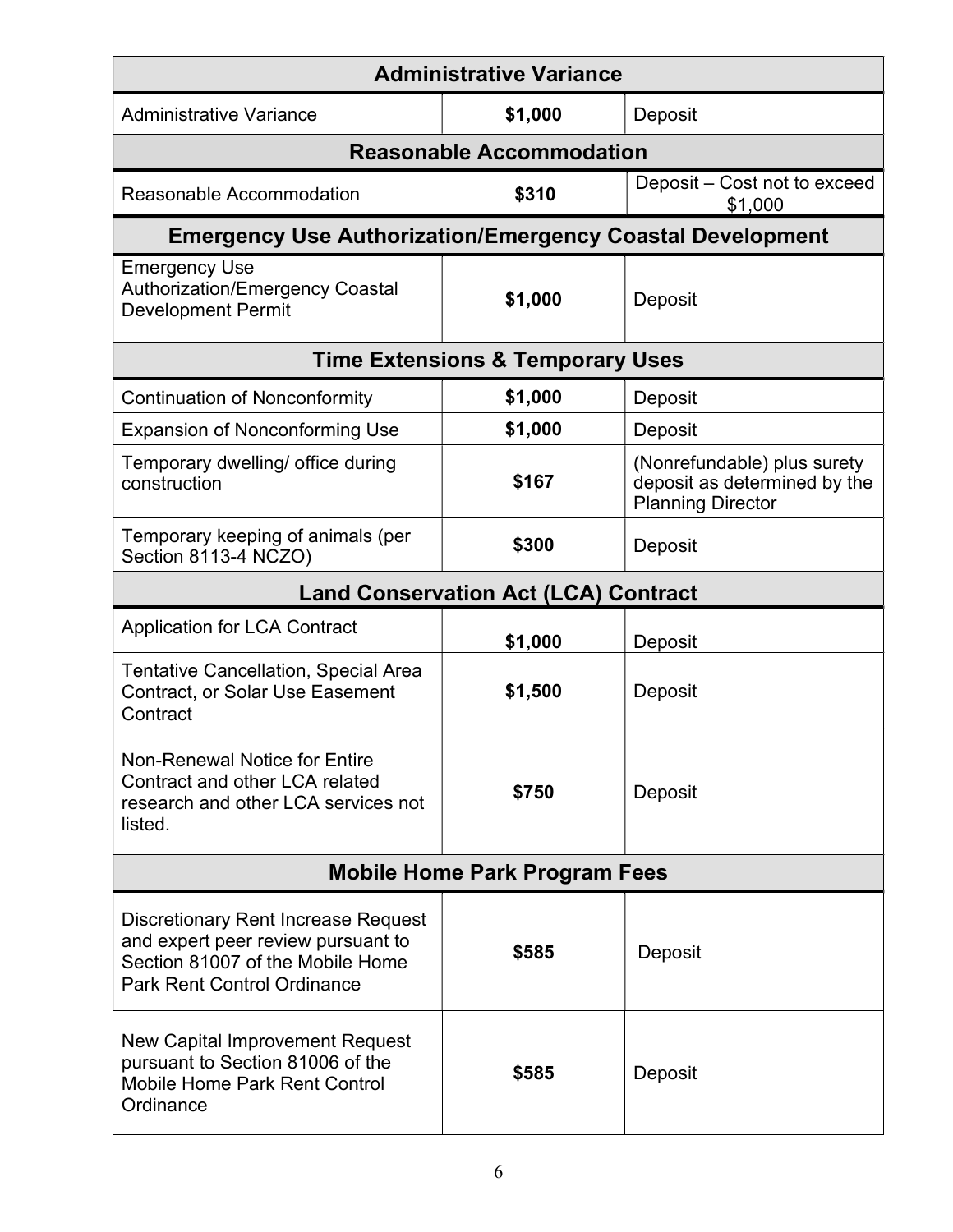| <b>Utility Separation Request pursuant</b><br>to Section 81005(e) of the Mobile<br>Home Park Rent Control Ordinance                                                                                                                                                                                                                                                                                                               | \$500                                  | Deposit                                                     |
|-----------------------------------------------------------------------------------------------------------------------------------------------------------------------------------------------------------------------------------------------------------------------------------------------------------------------------------------------------------------------------------------------------------------------------------|----------------------------------------|-------------------------------------------------------------|
| <b>Program Administration Cost</b><br>This fee is set through annual accounting of<br>the cost of the services provided to mobile<br>home park owners and residents by Planning<br>staff. The fee is proportionate to the services<br>rendered to owners and residents by<br>Planning staff during the prior three years.<br>For the 2021-2023 time period, the<br>percentages shall be as follows: residents<br>36%; owners 64%. | \$24.41                                | Per space per year<br>(nonrefundable)                       |
| Violations of the Mobile Home Park<br><b>Rent Control Ordinance (Note:</b><br>Service Reductions confirmed by the<br><b>Mobile Home Park Rent Review</b><br>Board are violations.)                                                                                                                                                                                                                                                |                                        | Full cost recovery based on<br>current approved hourly rate |
|                                                                                                                                                                                                                                                                                                                                                                                                                                   | <b>Mobile Home Park Closure Permit</b> |                                                             |
| <b>Mobile Home Park Closure Permit</b>                                                                                                                                                                                                                                                                                                                                                                                            | \$1,500                                | Deposit                                                     |
|                                                                                                                                                                                                                                                                                                                                                                                                                                   | <b>Cultural Heritage Program Fees</b>  |                                                             |
| <b>Cultural/ Historical Resource Sites*</b><br>*The fees listed for Cultural Heritage Board services on the Ventura County Planning Division Fee<br>Schedule are for properties located in the unincorporated areas only. For projects within city limits,                                                                                                                                                                        |                                        |                                                             |
| the County has agreements in place to cover County staff time to process these applications, but<br>rates are set by the cities. Applicants are encouraged to contact the appropriate City for<br>information on specific fees and billing practices.                                                                                                                                                                             |                                        |                                                             |
| Administrative Certificate of<br>Appropriateness or Certificate of<br><b>Review</b>                                                                                                                                                                                                                                                                                                                                               | \$166                                  | (Nonrefundable)                                             |
| Administrative Certificate of<br>Appropriateness or Certificate of<br>Review requiring a site visit or special<br>review                                                                                                                                                                                                                                                                                                          | \$333                                  | (Nonrefundable)                                             |
| Cultural Heritage Board Certificate of<br>Appropriateness or Certificate of<br><b>Review</b>                                                                                                                                                                                                                                                                                                                                      | \$832                                  | (Nonrefundable)                                             |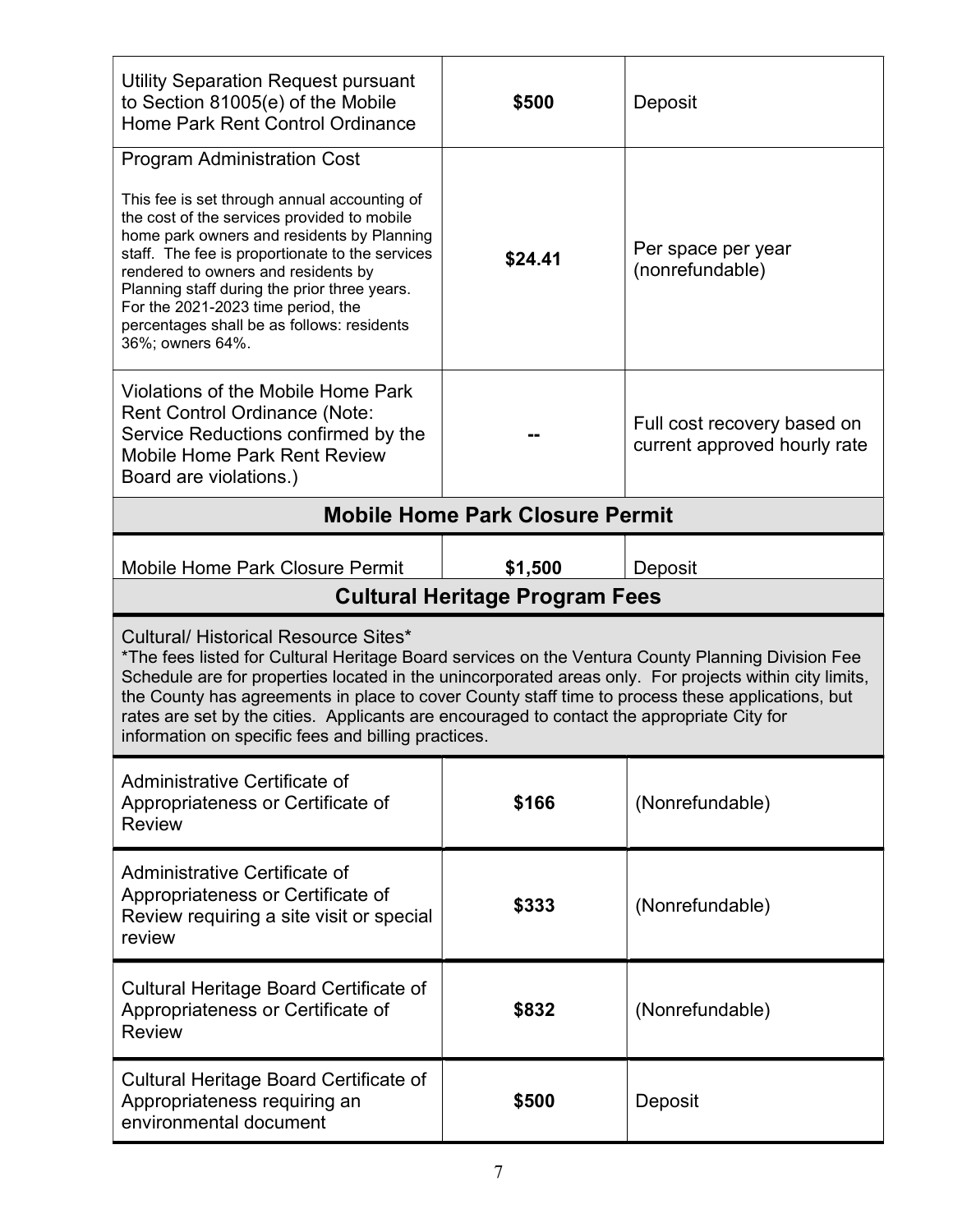| <b>Mills Act Contract</b>                                                            | \$610                                            | Deposit                                                                                                                                                                                                                                                                        |
|--------------------------------------------------------------------------------------|--------------------------------------------------|--------------------------------------------------------------------------------------------------------------------------------------------------------------------------------------------------------------------------------------------------------------------------------|
| <b>Mills Act Contract Inspection</b>                                                 | \$125                                            | (Nonrefundable)                                                                                                                                                                                                                                                                |
|                                                                                      | <b>Duplicating Services</b>                      |                                                                                                                                                                                                                                                                                |
| Copying per general Public Records<br>Act requests                                   | <b>B&amp;W-\$0.035</b><br>Color - \$0.105        | Per copy or printed page                                                                                                                                                                                                                                                       |
| Certified/Subpoena Documents                                                         | \$0.10<br>\$24.00                                | \$0.10 per page plus \$24 per<br>hour (to the nearest quarter<br>hour).                                                                                                                                                                                                        |
| Copying recorded audio tapes                                                         | \$15                                             | Per tape/CD (includes<br>tape/CD)                                                                                                                                                                                                                                              |
| Transcribing and reviewing<br>recordings of meetings                                 | \$300                                            | Deposit                                                                                                                                                                                                                                                                        |
|                                                                                      | <b>Research &amp; Report Preparation Service</b> |                                                                                                                                                                                                                                                                                |
| <b>Review of Interior Accessory</b><br><b>Dwelling Unit</b>                          | \$81                                             | (Nonrefundable)                                                                                                                                                                                                                                                                |
| <b>Computerized Legal Notice Mailing</b><br>Address List (when available)            | \$167                                            | (Nonrefundable), plus \$15<br>for each additional list<br>(collected on behalf of RMA<br>GIS)                                                                                                                                                                                  |
| <b>Digital GIS Information</b>                                                       | \$125                                            | Per layer; \$1,500 annual<br>subscription to all RMA GIS<br>layers of information                                                                                                                                                                                              |
| Request for Public Hearing and/or<br><b>CEQA Noticing</b>                            |                                                  | Per hour charge of the GIS<br>Specialist rate with a<br>minimum half hour charge.<br>At the time of payment,<br>noticing is valid from January<br>through December of the<br>current calendar year. Must<br>be renewed each January at<br>half the cost of the minimum<br>fee. |
| General research and report<br>preparation, including research on<br>individual lots | \$340                                            | (Nonrefundable) or a deposit<br>determined by the Planning<br>Director based on estimated<br>time to complete the project                                                                                                                                                      |
| "Rebuild Letter" or ABC Zoning<br><b>Affidavit Verification</b>                      | \$125                                            | (Nonrefundable)                                                                                                                                                                                                                                                                |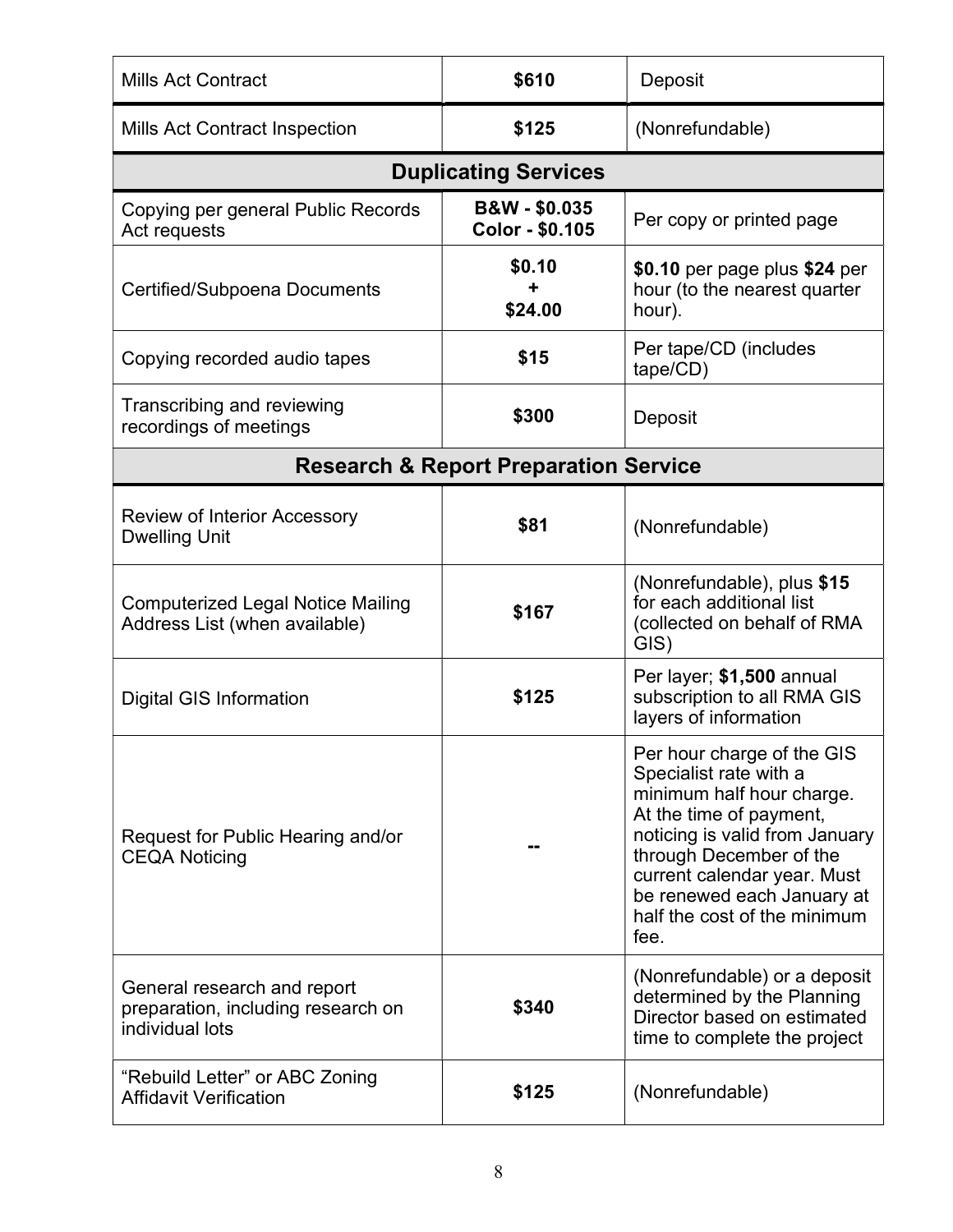| <b>Vicinity Map/Aerials for Application</b><br><b>Submittals</b>                                                                                                                                                                                                                  | \$16                                              | Per sheet                                                                                                                                                                                                              |
|-----------------------------------------------------------------------------------------------------------------------------------------------------------------------------------------------------------------------------------------------------------------------------------|---------------------------------------------------|------------------------------------------------------------------------------------------------------------------------------------------------------------------------------------------------------------------------|
|                                                                                                                                                                                                                                                                                   | <b>Pre-Submittal Review</b>                       |                                                                                                                                                                                                                        |
| <b>Pre-Submittal Review</b>                                                                                                                                                                                                                                                       | \$400                                             | Deposit                                                                                                                                                                                                                |
|                                                                                                                                                                                                                                                                                   | <b>Street Name Change</b>                         |                                                                                                                                                                                                                        |
| <b>Street Name Change</b>                                                                                                                                                                                                                                                         | \$1,000                                           | Deposit                                                                                                                                                                                                                |
|                                                                                                                                                                                                                                                                                   | <b>Condition Compliance Review</b>                |                                                                                                                                                                                                                        |
| Periodic on-going condition<br>compliance reviews/inspections and<br><b>CEQA Mitigation Monitoring and</b><br>Reporting for the life of the permit.                                                                                                                               | \$500                                             | Deposit, unless a greater<br>amount is specified in the<br>permit conditions                                                                                                                                           |
| Periodic condition compliance<br>review/inspection of oil and gas<br>exploration and production facilities<br>not subject to permit with condition<br>compliance account as initiated by<br>the Planning Director pursuant to<br>NCZO section 8114-3.4 or CZO<br>section 8183-5.4 | 0                                                 | Full Cost Recovery based on<br>adopted hourly rate(s), as<br>amended.                                                                                                                                                  |
|                                                                                                                                                                                                                                                                                   | <b>Film Permit (Ministerial Zoning Clearance)</b> |                                                                                                                                                                                                                        |
| <b>Film Location Fee for Occasional</b><br><b>Filming Activities</b>                                                                                                                                                                                                              | \$243                                             | (Nonrefundable) For 1 <sup>st</sup><br>site/location, \$166 for each<br>additional site/location                                                                                                                       |
| Film Location Fee for Occasional<br>Filming Activities requiring a waiver<br>or special review                                                                                                                                                                                    | \$384                                             | (Nonrefundable) For 1 <sup>st</sup><br>site/location, \$166 for each<br>additional site/location                                                                                                                       |
| <b>Permit Amendment/ Modification</b>                                                                                                                                                                                                                                             | \$162                                             | (Nonrefundable) For minor<br>changes to a film permit that<br>has already been issued that<br>do not require a waiver (e.g.<br>extending film days, shifting<br>production schedules,<br>adding film locations, etc.). |
| <b>Permit Amendments/ Modifications</b><br>Requiring a Waiver                                                                                                                                                                                                                     | \$303                                             | (Nonrefundable) For minor<br>changes to a film permit that<br>has already been issued, but<br>where waivers are required.                                                                                              |
| <b>Film Permit Application Fee</b>                                                                                                                                                                                                                                                | \$324                                             | (Nonrefundable)                                                                                                                                                                                                        |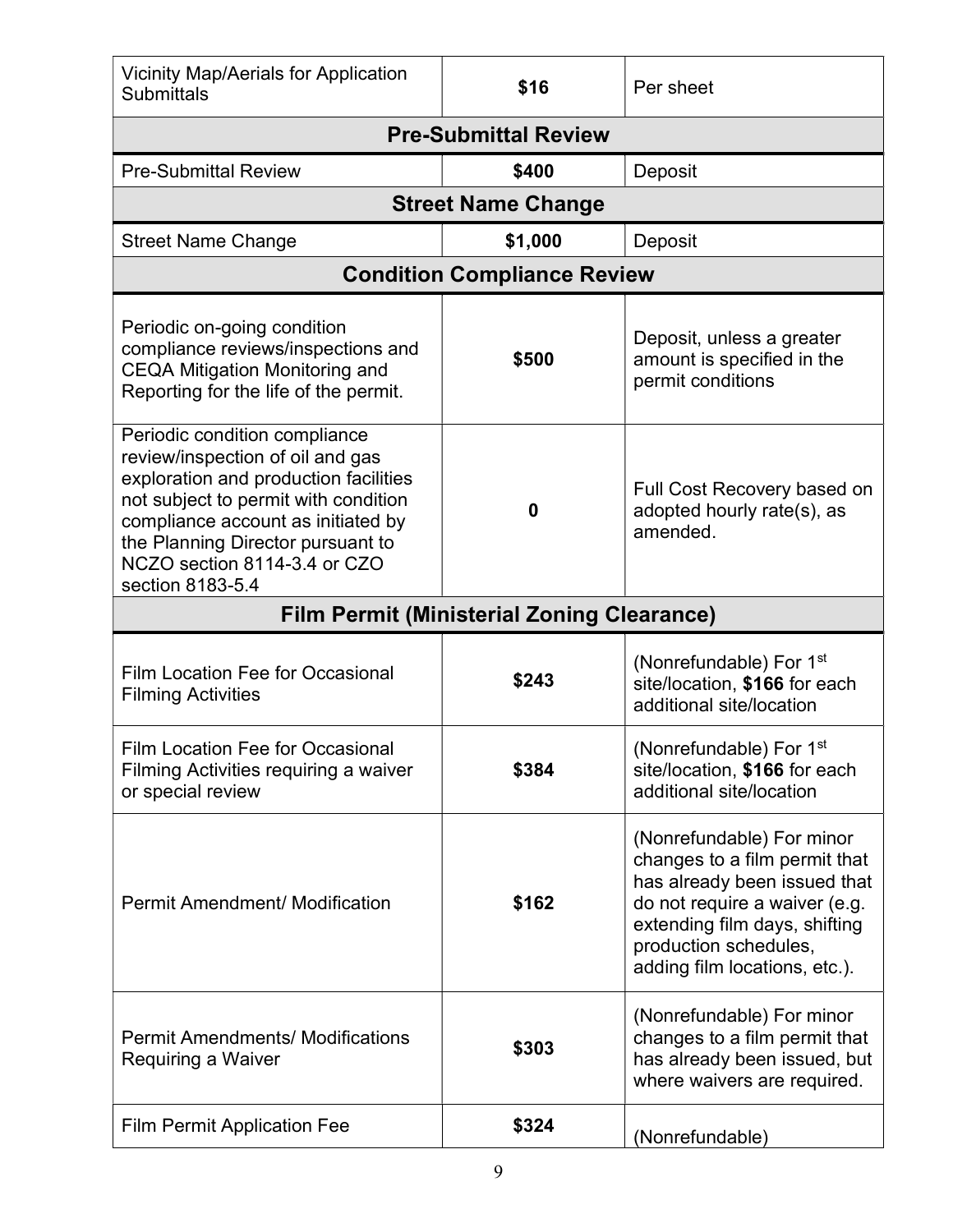|                                                                                                    | <b>Equivalency Determination</b>              |                                                                                                                                                                                                                                                                                                                                                                                        |
|----------------------------------------------------------------------------------------------------|-----------------------------------------------|----------------------------------------------------------------------------------------------------------------------------------------------------------------------------------------------------------------------------------------------------------------------------------------------------------------------------------------------------------------------------------------|
| <b>Equivalency Determination</b>                                                                   | \$500                                         | Deposit                                                                                                                                                                                                                                                                                                                                                                                |
|                                                                                                    | <b>Equivalent Fee for Services Not Listed</b> |                                                                                                                                                                                                                                                                                                                                                                                        |
| <b>Services Not Listed</b>                                                                         |                                               | Amount determined by<br><b>Planning Director</b>                                                                                                                                                                                                                                                                                                                                       |
| <b>Habitat Connectivity and Wildlife Corridors Permitting</b>                                      |                                               |                                                                                                                                                                                                                                                                                                                                                                                        |
| <b>Ministerial Permits (Zoning</b><br><b>Clearances requiring Special Review)</b>                  | \$340                                         | (Nonrefundable)                                                                                                                                                                                                                                                                                                                                                                        |
| Reconsideration of a Surface Water<br><b>Feature Designation (Special</b><br>Discretionary Review) | \$340                                         | Deposit<br>(Pursuant to Section 8109-<br>4.8.3.5(d) of the Non-Coastal<br>Zoning Ordinance, the first<br>hour of County staff time<br>expended to process the<br>reconsideration request shall<br>be at no cost to the<br>applicant; the applicant shall<br>be responsible for the cost of<br>all subsequent County staff<br>time expended to process<br>the reconsideration request.) |
| <b>GENERAL PLAN AMENDMENTS &amp; ZONE CHANGES</b>                                                  |                                               |                                                                                                                                                                                                                                                                                                                                                                                        |
| <b>General Plan Amendments</b>                                                                     | \$3,000                                       | Deposit                                                                                                                                                                                                                                                                                                                                                                                |
| <b>Ordinance Amendments</b>                                                                        | \$3,000                                       | Deposit                                                                                                                                                                                                                                                                                                                                                                                |
| Zone Change                                                                                        | \$1,000                                       | Deposit                                                                                                                                                                                                                                                                                                                                                                                |
|                                                                                                    | <b>SUBDIVISIONS &amp; MAPS</b>                |                                                                                                                                                                                                                                                                                                                                                                                        |
| <b>Tentative Tract Map</b>                                                                         | \$2,500                                       | Deposit                                                                                                                                                                                                                                                                                                                                                                                |
| <b>Tentative Parcel Map</b>                                                                        | \$2,000                                       | Deposit                                                                                                                                                                                                                                                                                                                                                                                |
| <b>Subdivision Exemption Request</b>                                                               | \$500                                         | Deposit                                                                                                                                                                                                                                                                                                                                                                                |
| <b>Conservation Subdivision</b>                                                                    | \$2,000                                       | Deposit                                                                                                                                                                                                                                                                                                                                                                                |
| Lot Line Adjustments                                                                               | \$500                                         | Deposit                                                                                                                                                                                                                                                                                                                                                                                |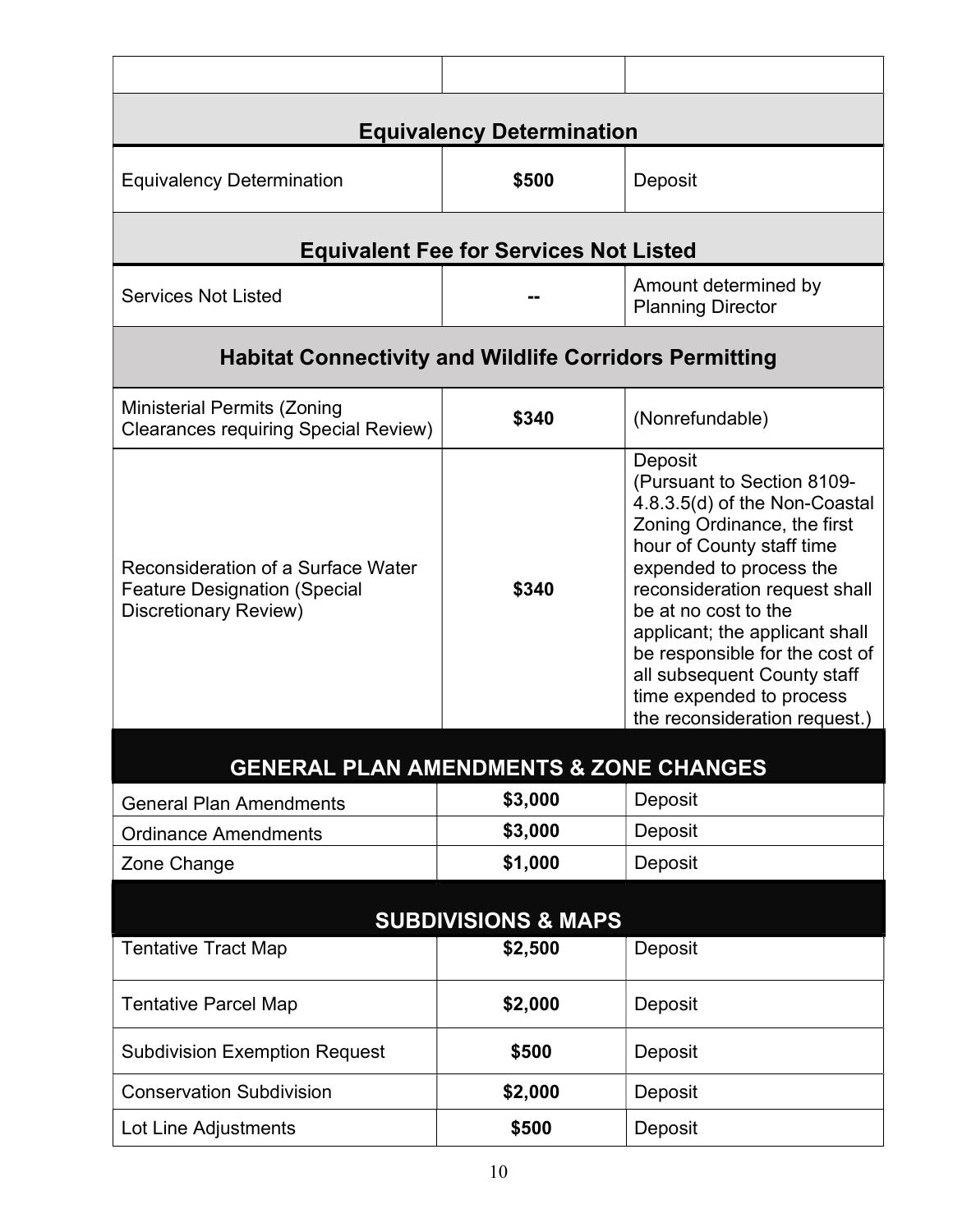| <b>Voluntary Mergers</b>                                                                                                                                                                          | \$500                                   | Deposit                              |
|---------------------------------------------------------------------------------------------------------------------------------------------------------------------------------------------------|-----------------------------------------|--------------------------------------|
| Map Amendment                                                                                                                                                                                     | \$750                                   | Deposit                              |
| <b>Conditional Certificate of</b><br>Compliance                                                                                                                                                   | \$1,000                                 | Deposit                              |
| Reversion to Acreage                                                                                                                                                                              | \$500                                   | Deposit                              |
|                                                                                                                                                                                                   | <b>DEVELOPMENT PERMITS/ENTITLEMENTS</b> |                                      |
|                                                                                                                                                                                                   | <b>Planned Development Permits</b>      |                                      |
| Agriculture & accessory uses thereto                                                                                                                                                              | \$1,500                                 | Deposit                              |
| Commercial/Industrial, Institutional<br>and/or other uses                                                                                                                                         | \$2,000                                 | Deposit                              |
| <b>Residential</b>                                                                                                                                                                                | \$1,500                                 | Deposit                              |
| Waste Processing & Recycling<br>facilities and centers                                                                                                                                            | \$4,000                                 | Deposit                              |
| <b>Wildlife Corridor Vegetation Removal</b><br>for Fuel Modification within a Surface<br><b>Water Feature</b>                                                                                     | \$0                                     | Pursuant to Sec. 8109-<br>4.8.3.5(a) |
|                                                                                                                                                                                                   |                                         |                                      |
|                                                                                                                                                                                                   | <b>Conditional Use Permits</b>          |                                      |
| Agricultural and accessory uses<br>thereto                                                                                                                                                        | \$1,500                                 | Deposit                              |
| Commercial/Industrial, Institutional,<br>Public Uses, and other (Coastal:<br>Includes non-County initiated public<br>works projects, parking lots and non-<br>County initiated recreational uses) | \$2,000                                 | Deposit                              |
| Mobile home park                                                                                                                                                                                  | \$1,500                                 | Deposit                              |
| Natural resource development<br>including renewable energy, mining,<br>borrow areas or gravel quarries and<br>accessory processes                                                                 | \$4,000                                 | Deposit                              |
| Oil and gas exploration/ production<br>(includes pipelines and transmission<br>lines in Coastal Zone only)                                                                                        | \$2,500                                 | Deposit                              |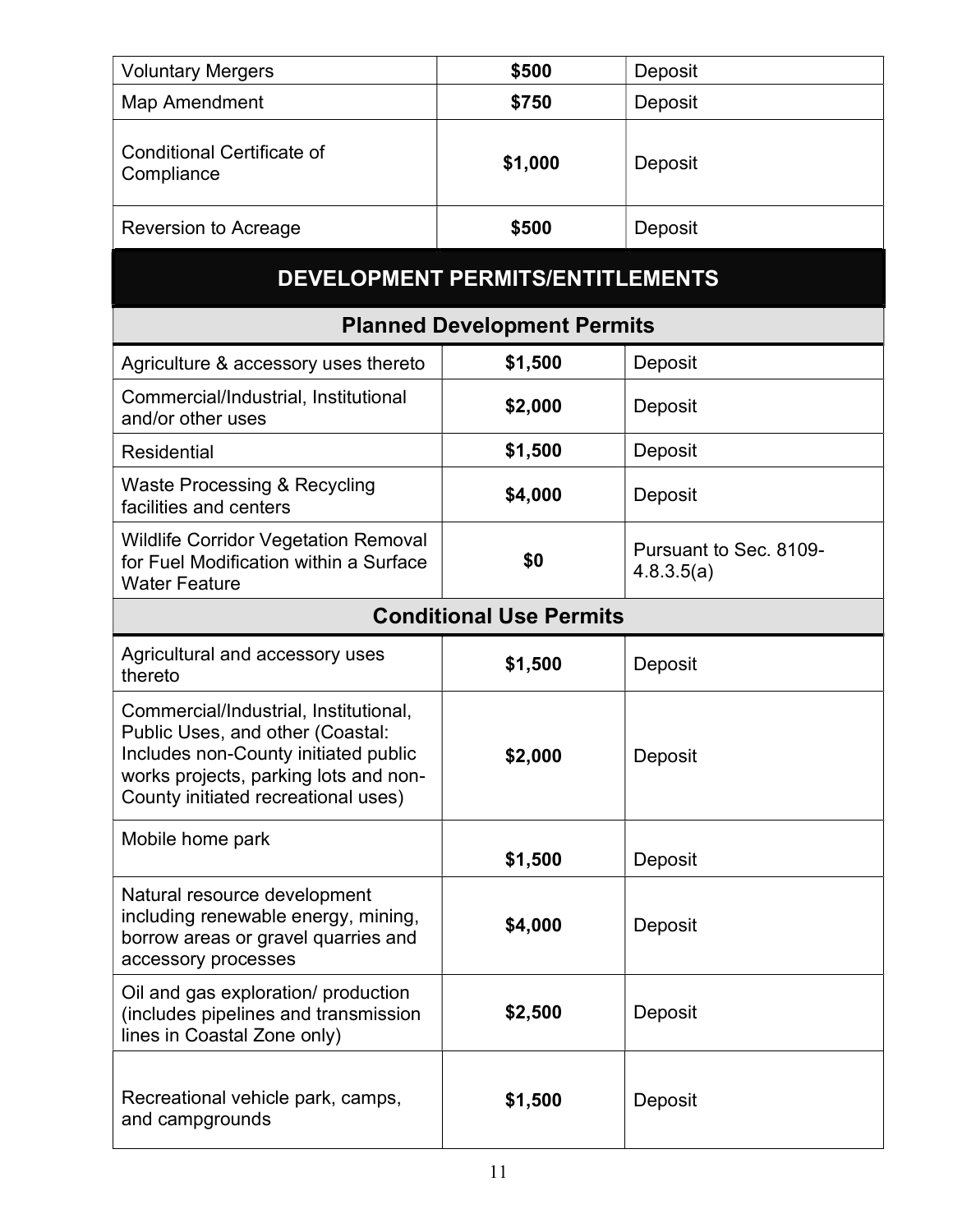| Residential and accessory uses<br>thereto                                        | \$1,500                                                                  | Deposit                                                                                                                                                                                      |
|----------------------------------------------------------------------------------|--------------------------------------------------------------------------|----------------------------------------------------------------------------------------------------------------------------------------------------------------------------------------------|
| Waste treatment and disposal &<br>recycling                                      | \$4,000                                                                  | Deposit                                                                                                                                                                                      |
| <b>Wireless Communication Facilities</b>                                         | \$6,000                                                                  | Deposit – At any time during<br>permit processing, the<br><b>Planning Director may</b><br>require that the deposit be<br>replenished in an amount<br>determined by the Planning<br>Director. |
|                                                                                  | <b>MODIFICATION, REVOCATIONS &amp; APPEALS</b><br><b>TO ENTITLEMENTS</b> |                                                                                                                                                                                              |
|                                                                                  | <b>Modification Application</b>                                          |                                                                                                                                                                                              |
| Major                                                                            |                                                                          | Equivalent to deposit fee for<br>type of entitlement                                                                                                                                         |
| Minor                                                                            | \$750                                                                    | Deposit                                                                                                                                                                                      |
| <b>Wireless Communication Facilities</b>                                         | \$3,000                                                                  | Deposit – At any time during<br>permit processing, the<br><b>Planning Director may</b><br>require that the deposit be<br>replenished in an amount<br>determined by the Planning<br>Director. |
| <b>Permit Adjustment and Coastal Site</b><br>Plan Adjustment                     |                                                                          |                                                                                                                                                                                              |
| Standard                                                                         | \$500                                                                    | Deposit                                                                                                                                                                                      |
| Minor (as determined by the<br><b>Planning Director)</b>                         | \$340                                                                    | (Nonrefundable)                                                                                                                                                                              |
| <b>Modification, Suspension or Revocation Application</b>                        |                                                                          |                                                                                                                                                                                              |
| Modification, Suspension or<br>Revocation Application (non-<br>applicant filing) |                                                                          | Equivalent to deposit fee for<br>type of entitlement                                                                                                                                         |
|                                                                                  | <b>Appeals</b>                                                           |                                                                                                                                                                                              |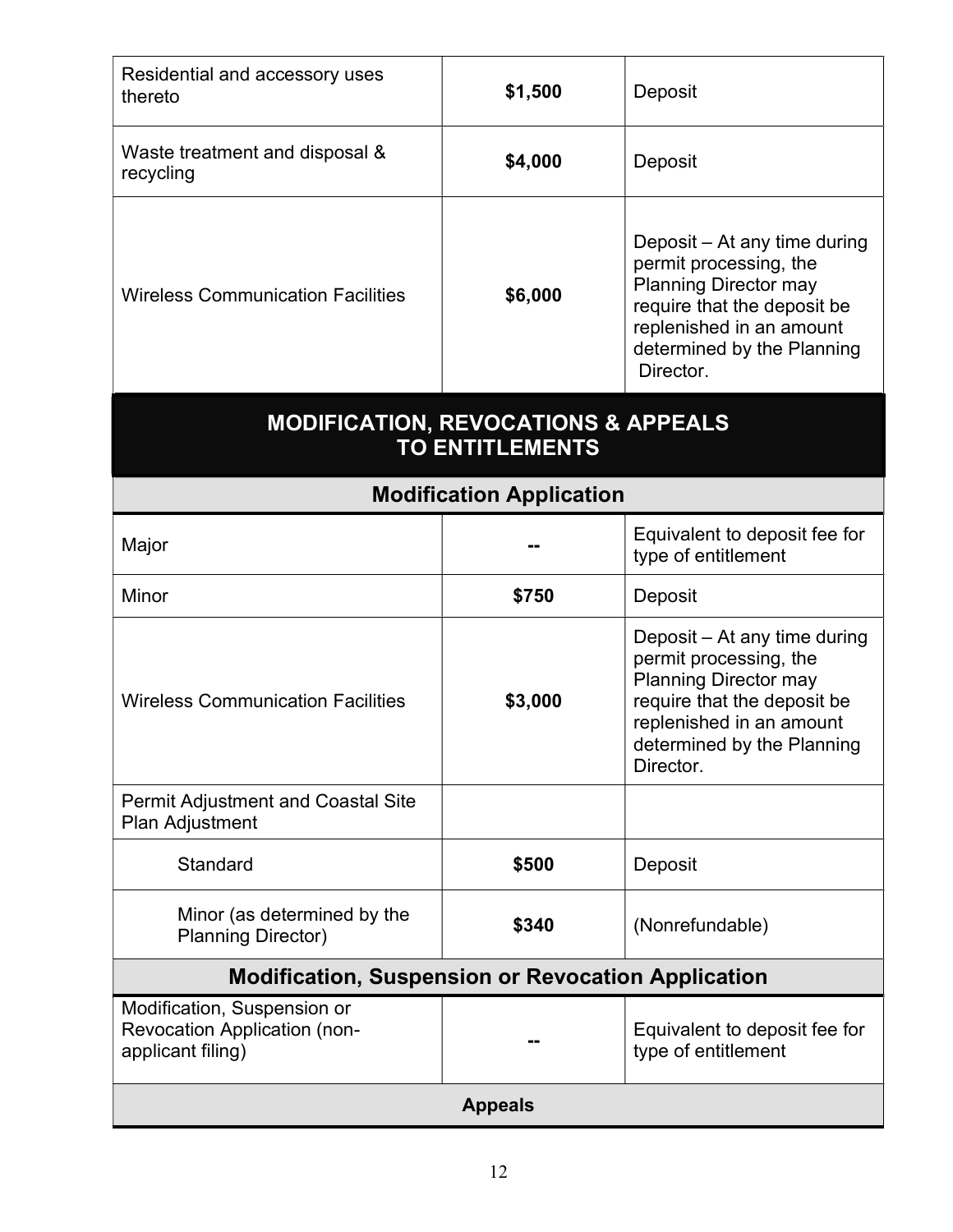For purposes of refunds of appeal fees, the decision-making body shall decide at the time the decision is rendered whether an appeal has been denied, granted in full, or granted in part. If an appeal is denied, there shall be no refund. If an appeal is granted in full, there shall be a refund of all appeal fees paid for that appeal hearing. If an appeal is granted in part, the decision-making body may decide to refund a portion of the appeal fees if one or more of the grounds for appeal that were raised by the appellant to the Resource Management Agency before filing the appeal were sustained and caused a material change in the matter being appealed.

If a decision to approve a project is appealed but the project applicant withdraws its application before the appeal hearing, there shall be no hearing and all fees paid for that appeal hearing shall be refunded. All decisions regarding appeal fee refunds are final and non-appealable. If no specific action is taken on a request for an appeal fee refund at the appeal hearing, the request shall be deemed denied.

|                                                  | <b>Coastal Appeals</b>        |                                                                                                                                                                                                                                                                             |
|--------------------------------------------------|-------------------------------|-----------------------------------------------------------------------------------------------------------------------------------------------------------------------------------------------------------------------------------------------------------------------------|
| <b>Coastal Appeals</b>                           | \$0.00<br>or up to<br>\$1,000 | No fee if project is appealable<br>to the Coastal Commission,<br>unless the Coastal Commission<br>approves an ordinance<br>amendment authorizing a fee.<br>Said fee would be a \$1,000<br>deposit/billing limit. No billing<br>limit where the appeal is of a<br>violation. |
| <b>ENFORCEMENT OR COMPLIANCE RELATED ACTIONS</b> |                               |                                                                                                                                                                                                                                                                             |
|                                                  | <b>Late Filing Fees</b>       |                                                                                                                                                                                                                                                                             |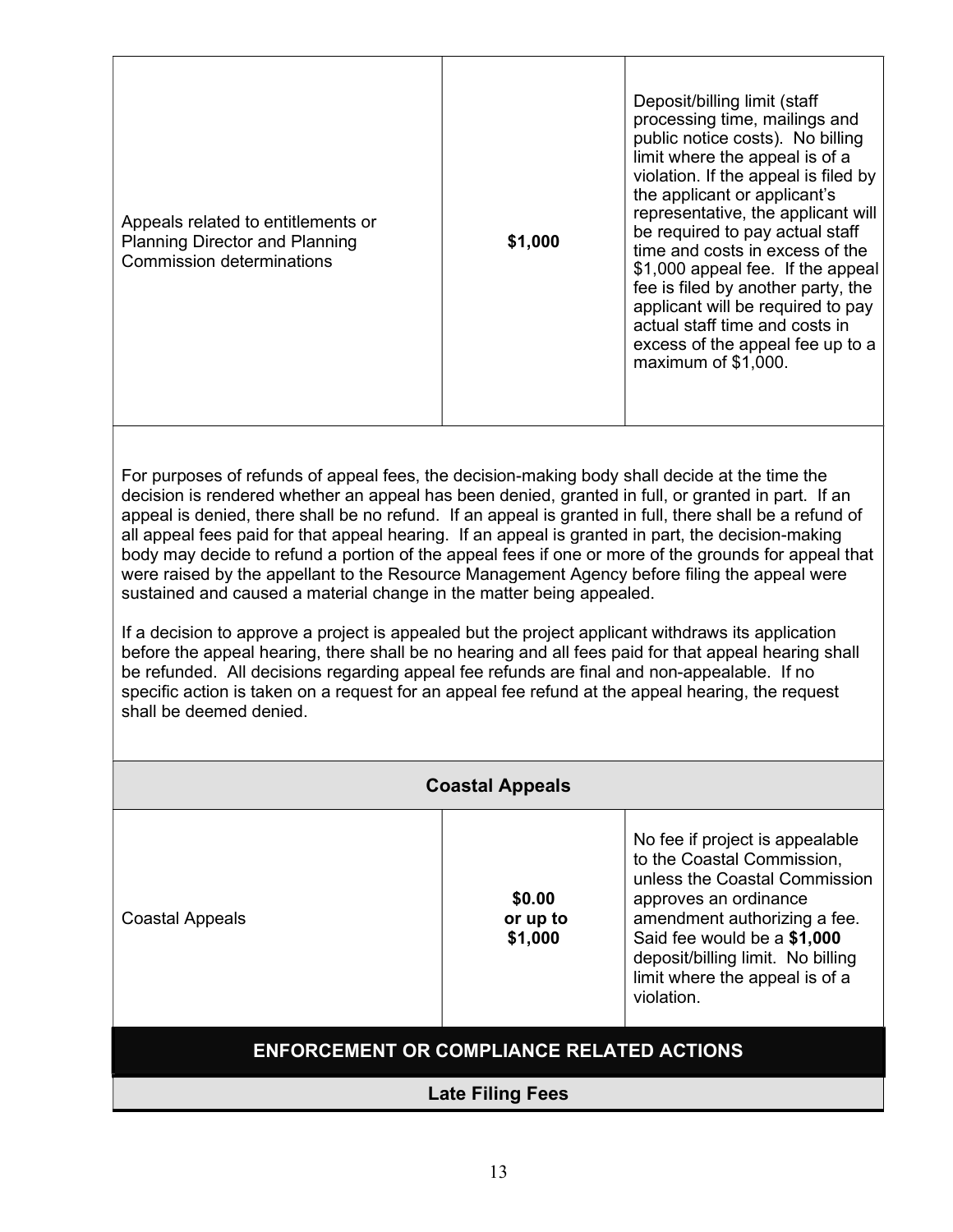| <b>Violation Late Filing Fees</b>                                                  | Up to \$1,000                          | An amount equal to the<br>specified fee for each of the<br>required entitlements but not to<br>individually exceed \$1,000<br>(nonrefundable). See<br>applicable County Zoning<br>Ordinance Sections. This fee<br>will be collected by the Planning<br>Division and forwarded to the<br>appropriate division. |
|------------------------------------------------------------------------------------|----------------------------------------|---------------------------------------------------------------------------------------------------------------------------------------------------------------------------------------------------------------------------------------------------------------------------------------------------------------|
|                                                                                    | <b>Abatement Releases</b>              |                                                                                                                                                                                                                                                                                                               |
| Releases from Notice of Non-<br>Compliance, Liens, and other recorded<br>documents | \$216                                  | (Nonrefundable) per document                                                                                                                                                                                                                                                                                  |
|                                                                                    | <b>Informal Office Hearing</b>         |                                                                                                                                                                                                                                                                                                               |
| <b>Informal Office Hearing</b>                                                     | \$541                                  | (Nonrefundable)                                                                                                                                                                                                                                                                                               |
|                                                                                    | <b>Bond/Surety</b>                     |                                                                                                                                                                                                                                                                                                               |
| <b>Compliance Review and Release</b>                                               | \$500                                  | Deposit                                                                                                                                                                                                                                                                                                       |
| Substitution/Transfer                                                              | \$216                                  | Per financial instrument<br>(nonrefundable)                                                                                                                                                                                                                                                                   |
| <b>Field Compliance Check and Probation Inspection</b>                             |                                        |                                                                                                                                                                                                                                                                                                               |
|                                                                                    | \$340                                  | Per Inspection                                                                                                                                                                                                                                                                                                |
| <b>Field Compliance Check and</b><br><b>Probation Inspection</b>                   |                                        | (nonrefundable)                                                                                                                                                                                                                                                                                               |
|                                                                                    | <b>Compliance/Settlement Agreement</b> |                                                                                                                                                                                                                                                                                                               |
| <b>Agreement Preparation (basic</b><br>agreement and repayment plan)               | \$340                                  | (Nonrefundable)                                                                                                                                                                                                                                                                                               |
| <b>Agreement Preparation (complex</b><br>agreement or addendum)                    | \$676                                  | (Nonrefundable)                                                                                                                                                                                                                                                                                               |
| <b>Compliance Agreement Amendment</b>                                              | \$108                                  | (Nonrefundable) For non-<br>county initiated amendments<br>to an existing compliance<br>agreement. Fee applies to<br>each amendment.                                                                                                                                                                          |
|                                                                                    | <b>SMARA Program</b>                   |                                                                                                                                                                                                                                                                                                               |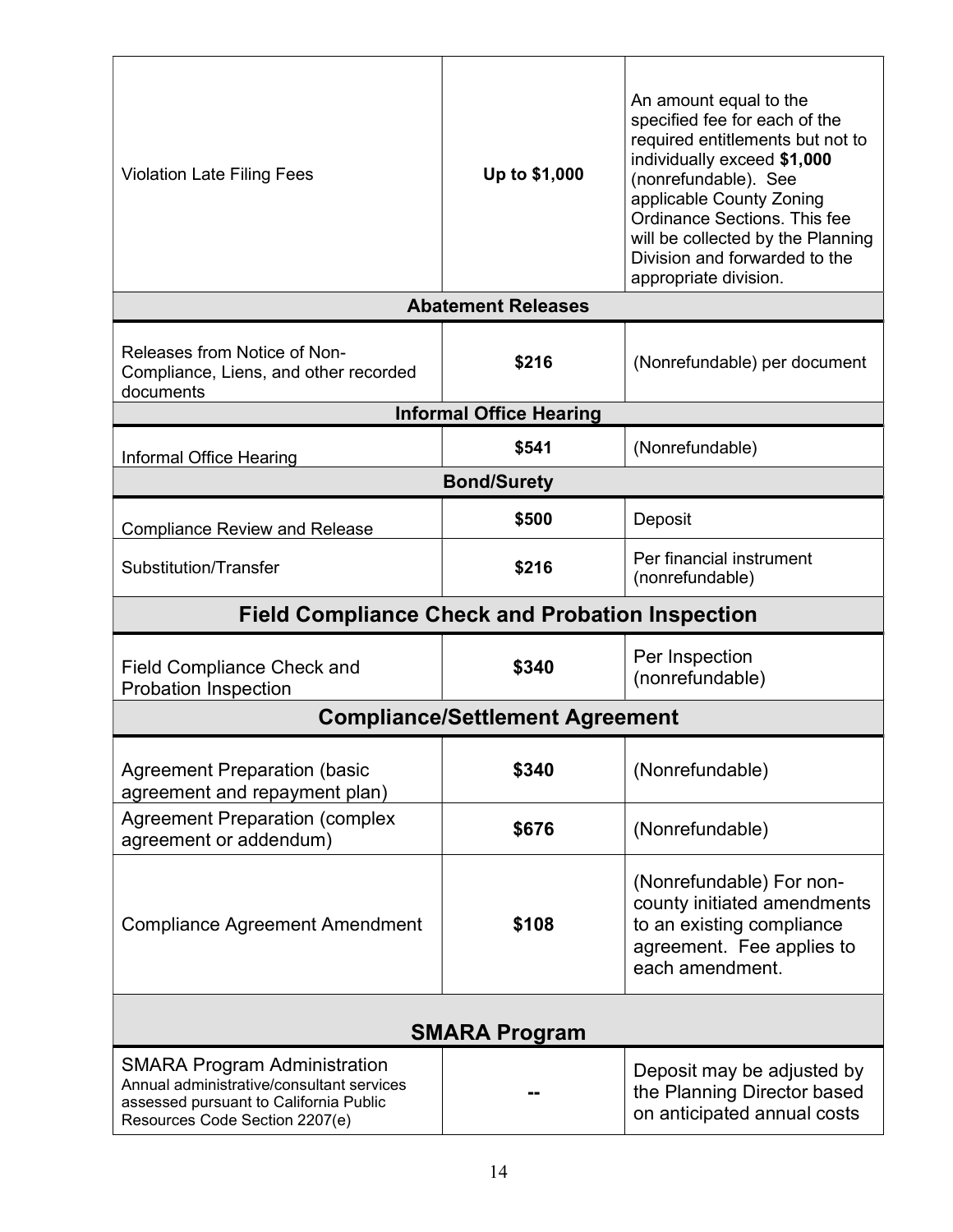| Mine Inspections and Financial<br><b>Assurance Review</b>                                 |         | Full cost recovery based on<br>current approved hourly rate |
|-------------------------------------------------------------------------------------------|---------|-------------------------------------------------------------|
| Review of proposed Reclamation<br>Plans prepared pursuant to SMARA                        | \$4,000 | Deposit                                                     |
| <b>Review of Major Reclamation Plan</b><br>Amendment                                      | \$2,000 | Deposit                                                     |
| <b>Review of Minor Reclamation Plan</b><br>Amendment                                      | \$750   | Deposit                                                     |
| Agricultural Mining Permit pursuant to<br>8107-9.8 of the Non-Coastal Zoning<br>Ordinance | \$1,000 | Deposit                                                     |
| <b>Vested Rights Determination</b>                                                        | \$2,000 | Deposit                                                     |

# ENVIRONMENTAL DOCUMENT OR SPECIAL STUDY PREPARATION

| <b>Special Consultants</b><br>Used in initial studies or preparation of<br>MNDs, EIRs and Environmental Mitigation<br>Monitoring |         | Total prepayment or posting<br>of an acceptable bond for the<br>consultant's estimated cost |  |
|----------------------------------------------------------------------------------------------------------------------------------|---------|---------------------------------------------------------------------------------------------|--|
| <b>Biological Study Review</b>                                                                                                   |         |                                                                                             |  |
| <b>County ISAGs - Administrative</b><br><b>Supplement to State CEQA Guidelines,</b><br><b>Section 11</b>                         | \$2,500 | Deposit                                                                                     |  |
| <b>Wireless Communication Facility</b><br><b>Technical Review</b><br>Per NCZO Section 8107-45.8                                  | \$3,500 | Deposit                                                                                     |  |
|                                                                                                                                  |         |                                                                                             |  |
| <b>Appeals</b><br>Related to the environmental document<br>determination                                                         | \$1,000 | Deposit/billing limit                                                                       |  |
| <b>MISCELLANEOUS FEES</b>                                                                                                        |         |                                                                                             |  |
| <b>Credit Card/ATM Card Processing</b><br>Fee                                                                                    |         | Fee established by Board of<br>Supervisors contract for said<br>services                    |  |